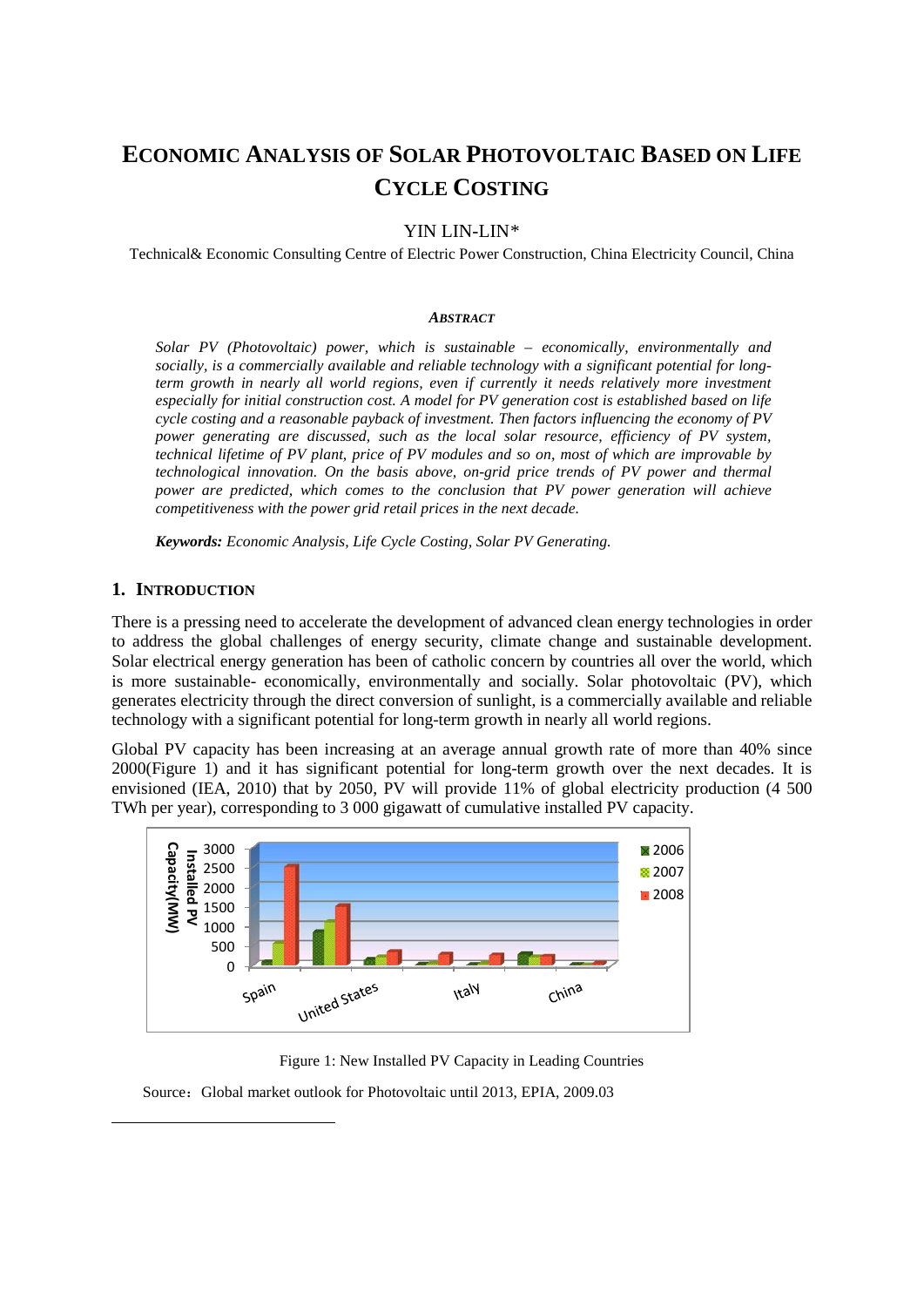Since the 2000's, with the implement of series of incentive policies and economic support schemes, the PV industry in China has developed significantly (Table 1). According to the  $12<sup>th</sup>$  FIVE-year Plan of power industry development issued by China Electricity Council that until 2015, the total capacity of solar power will reach 200 Megawatt, and the number of it will come to 2000 Megawatt until 2020. But this new energy power generation is not able to compete with the traditional power generation in price, which has been the bottleneck restricting the development of the PV industry. Therefore, an indepth study to the cost of PV power generation is of great importance, which will provide the government with a basis for the new development policies and financial support to new energy industry.

| Year                                                 | 1990 | 1995 | 2000 | 2002 | 2004 | 2006 | 2007 | 2008 | 2009 |
|------------------------------------------------------|------|------|------|------|------|------|------|------|------|
| New Installed Capacity<br>$^{\prime}$ MW $_{\prime}$ | 0.5  | 1.55 | 3    | 18.5 | 10   | 10   | 20   | 40   | 160  |
| <b>Cumulative Capacity</b><br>(MW)                   | 1.78 | 6.63 | 19   | 42   | 62   | 80   | 100  | l 40 | 300  |

Table 1: Annual PV Capacity in China

Source: China Electricity Council, 2010.

# **2. MODEL AND METHODOLOGY**

#### *2.1. THE MODEL*

Levelized Energy Costs (LEC) is one of the common indicators in current study of economic analysis. While considering the particularity of Solar PV generating, as well as the purpose of analysing the economic efficiency of it, which aims to stimulating the enthusiasm of investors, and consequently promoting the development of solar PV power industry in China, model for PV generation cost should be established following these two principles below.

Firstly, the initial investment of Solar PV power plant is much higher than that of fossil power plant, conversely the Operation and Maintenance costs of the former is quite lower than that of the latter one(Figure 2). The general theory of power plant costing only focus on the initial investment, which draws the conclusion, that Solar PV power plant is of poor economic efficiency. But it is neither comprehensive nor objective to assess whether a Solar PV power plant is economical, without taking the Operation and Maintenance costs into consideration. Life Cycle Costing(LCC) theory, which makes much of project's life cycle costing, provides a new perspective and theoretical tools for the economic analysis to a Solar PV power plant. Therefore, the PV generation cost model here is established based on LCC.



Figure 2: Cost per Kilowatt of Various Forms of Electricity Generation

Source: China Electricity Council,2010.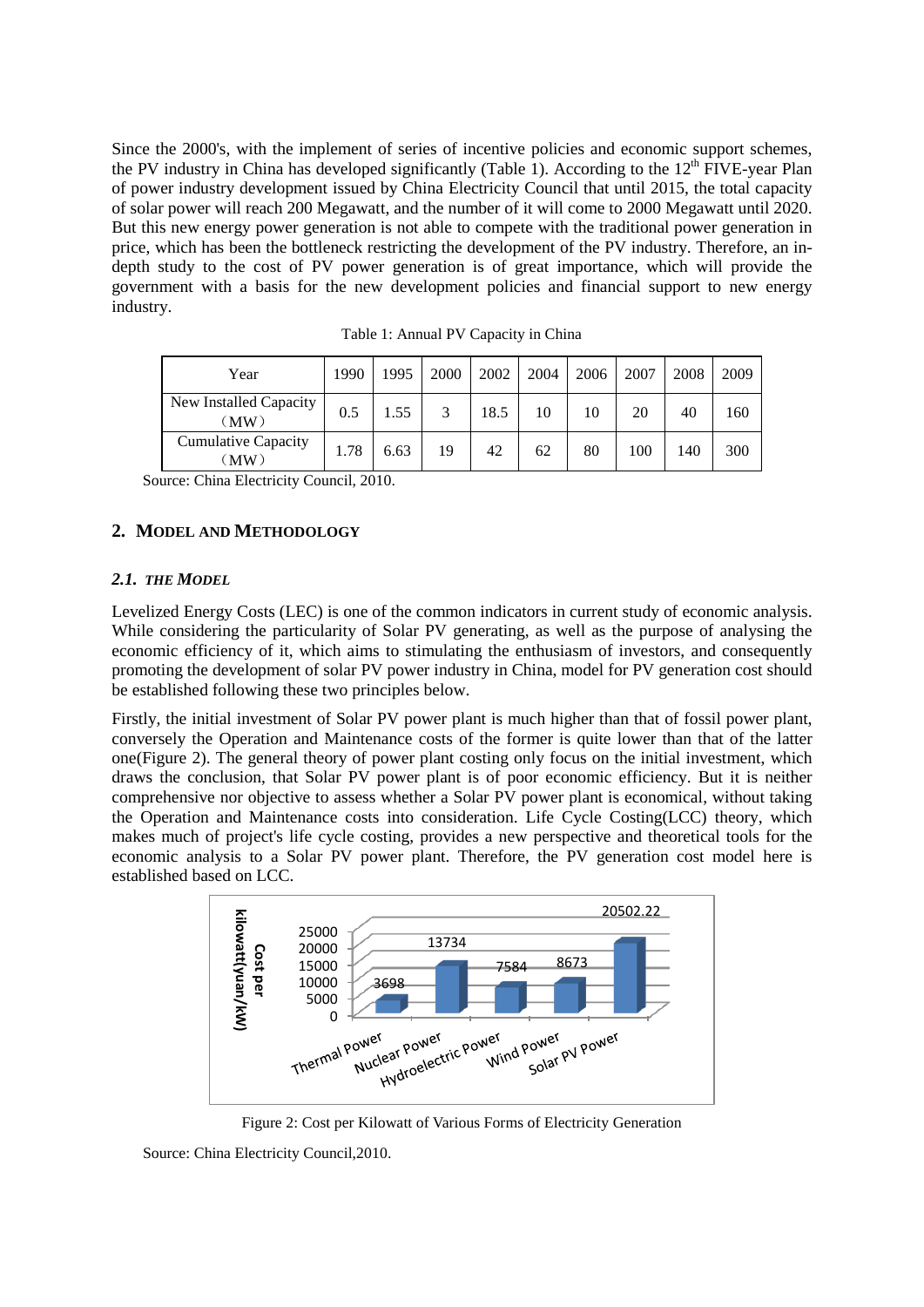Secondly, with the view of stimulating investors' enthusiasm, the cost of Solar PV generation plant should take into account a reasonable investment return to the investors, which means the enterprise cost expenses, taxes, surplus accumulation fund, incomes to repay loans and internal rate of return of capital(e.g.8%).

By making reference to the prevenient research(Dersch, *et al.*,2004; Tsoutsos, *et al*.,2003), cost of PV Power is mainly depended by these five factors, i.e.:

- $\bullet$   $C_{Den}$  depreciation cost;
- $\bullet$   $C_{O\&M}$  annual cost of operations and maintenance (O&M);
- $\bullet$   $C_{\text{inter}}$  annual loan interest;
- $\bullet$   $C_{\text{beam}}$  annual return of capital;
- G annual capacity of generation.

And the cost model for PV Power is established based on the principles above, which is as follows:

$$
C_{\scriptscriptstyle PV} = \frac{C_{\scriptscriptstyle Dep} + C_{\scriptscriptstyle O\&M} + C_{\scriptscriptstyle Inter} + C_{\scriptscriptstyle Incom}}{G}
$$
 (Eq: 01)

 $C_{Dep}$  is the annual cost of the initial investment( $I_{int}$ ) that turn to the fixed assets with the complement of the power plant construction. Depreciation is commonly by the composite life method.

$$
C_{Dep} = \frac{I_{int} - V_{scr}}{N}
$$
 (Eq. 02)

Where,  $V_{\text{scr}}$  = scrap value of the PV power plant; and N= life time of the PV power plant.

 $C_{O\&M}$  represents the average value of the operations and maintenance (O&M) costs among the whole lifetime of the Solar PV plant. There are 7 items, i.e. repairing expense, wages and welfare, labour insurance and welfare, housing fund, materials fee, Insurance and others, most of which mainly increase in direct proportion to Capacity of the PV power plant, and in addition repairing expense also depends to main equipment's Technical Lifetime.

 $C<sub>Inter</sub>$  and  $C<sub>linear</sub>$  all [arise from](dict://key.0895DFE8DB67F9409DB285590D870EDD/arise%20from) the initial investment to the PV power plant, part of which loan from the bank corresponds to the former one, and the latter one to the capital part from the owner likewise.

 $G'$  is the average capacity of generation. The PV power generation with a certain installed PV capacity is mainly depends upon the local solar resource, the specific PV technologies (e.g., crystalline silicon, thin films, or emerging and novel devices), and the efficiency of PV system. Large on-grid Solar PV plant with crystalline silicon is studied in this paper considering the current condition in China.

#### *2.2. METHODOLOGY*

The main objective of this paper is to study the economical efficiency of Solar PV generating, and to identify the key factors which influence the cost of Solar PV power. Hence Sensitivity Analysis Method, which is a commonly used method of uncertainty in economic evaluation of investment projects, is adopted in this discussion. By quantitative analysis, we get a sensitivity coefficient which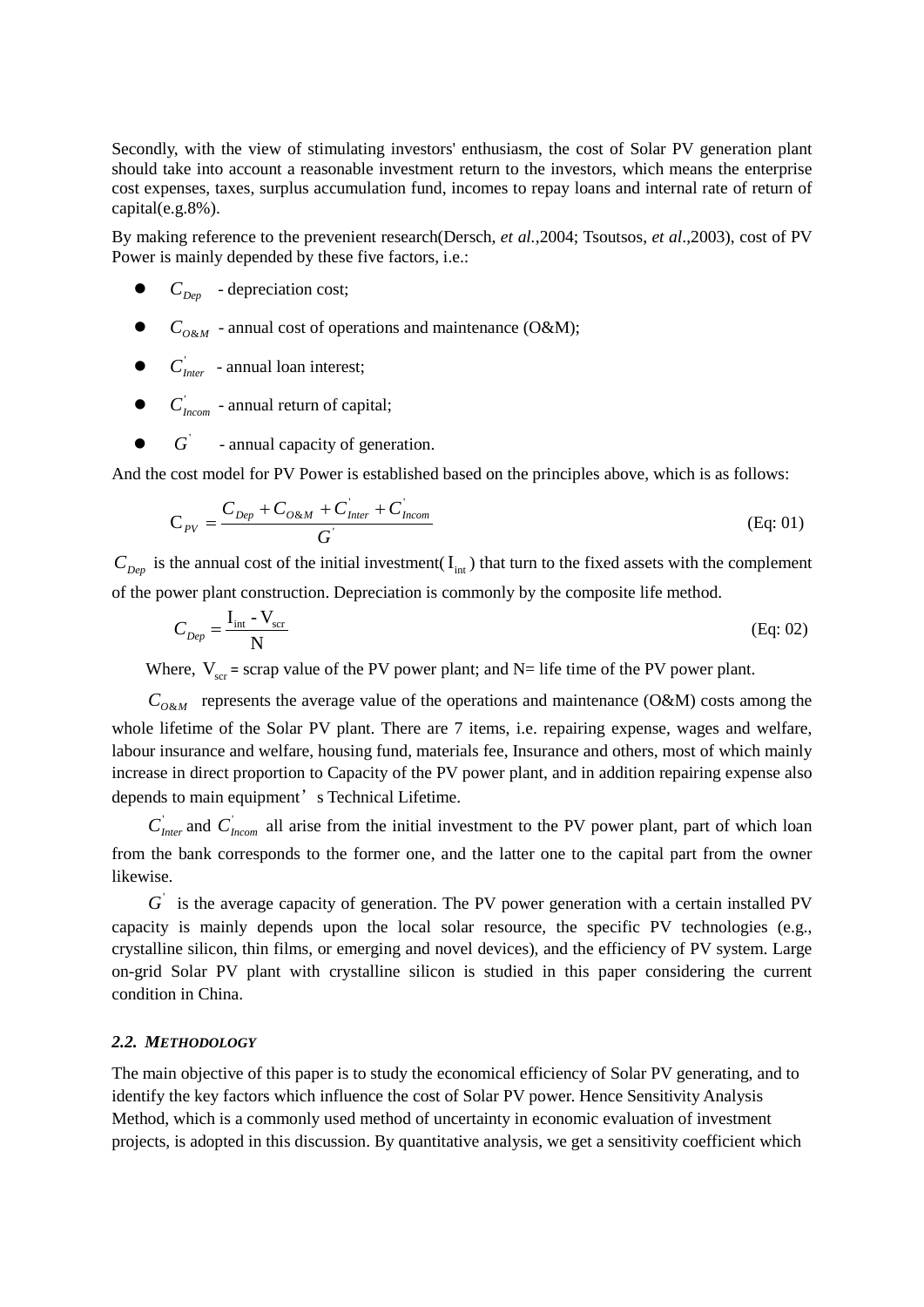indicates the influence degree of one or set of factors' changes to the economic indicators with such a method. We will choose numbers of crucial factors to the cost of Solar PV generating for Sensitivity Analysis, e.g. price of the PV modules, annual sun hours, and so on. And in this Sensitivity Analysis, we find the incidence relationship between changes of Solar PV generating cost and a crucial factor by changing the value of this crucial factor in sequence, provided that other factors given a fixed value.

# **3. RESULTS AND DISCUSSIONS**

#### *3.1. BOUNDARY CONDITIONS*

Based on a number of large on-grid Solar PV plants which had newly constructed in west China, a typical Solar PV plant is made up with the common parameters, and accordingly the boundary conditions are identified as shown in Table 1:

| <b>Parameters</b>                                          | <b>Boundary conditions</b> | <b>Explanations</b>                                                                               |  |  |  |  |
|------------------------------------------------------------|----------------------------|---------------------------------------------------------------------------------------------------|--|--|--|--|
| <b>Installed Capacity</b>                                  | 10MW                       | A commonly capacity at present                                                                    |  |  |  |  |
| <b>Technical Lifetime</b>                                  | 25 years                   | Based on current technical level                                                                  |  |  |  |  |
| <b>Comprehensive efficiency of</b><br>PV generation system | 80%                        | in<br>Considering<br>aging<br>system<br>lifecycle(ZHANG Zhen, 2008)                               |  |  |  |  |
| annual average sun hours                                   | $2835$ hours               | Provided that the plant is located in<br>western China where is rich in solar<br>energy resources |  |  |  |  |
| <b>PV</b> module price                                     | $11$ yuan/kW               | Considering the average level of<br>constructed plants and the current price<br>level             |  |  |  |  |
| Proportion of loans in Initial<br>investment               | 80%                        | According to a general level<br>of<br>construction projects in China                              |  |  |  |  |
| Interest rate                                              | 5.94%                      |                                                                                                   |  |  |  |  |
| Rate of capital return                                     | 8%                         | benchmark yield in China                                                                          |  |  |  |  |

| Table 1: Boundary Conditions |  |
|------------------------------|--|
|------------------------------|--|

#### *3.2. COST ESTIMATES AND ANALYSIS*

Based on the boundary conditions above, according to the Power Engineering Construction Budget and Calculate Standard, the total fixed investment of the plant is 190.71Million Yuan, which comes to 195.24Million Yuan with the interest for the construction period. And correspondingly the unit investment is 19508 Yuan per kilowatt. Taking O&M cost, financial cost etc. into consideration comprehensively, cost of the Solar PV power generation of a large on-grid plant in western China is 1.079 Yuan per kilowatt-hour. Price fluctuates with several factors, which are analysed as follows.

#### • **PV modules Price**

A huge sum of money is needed during the construction period of a Solar PV plant. As can be seen in Figure 3, analysis of numbers of PV power plants' investment shows that equipment expense take up a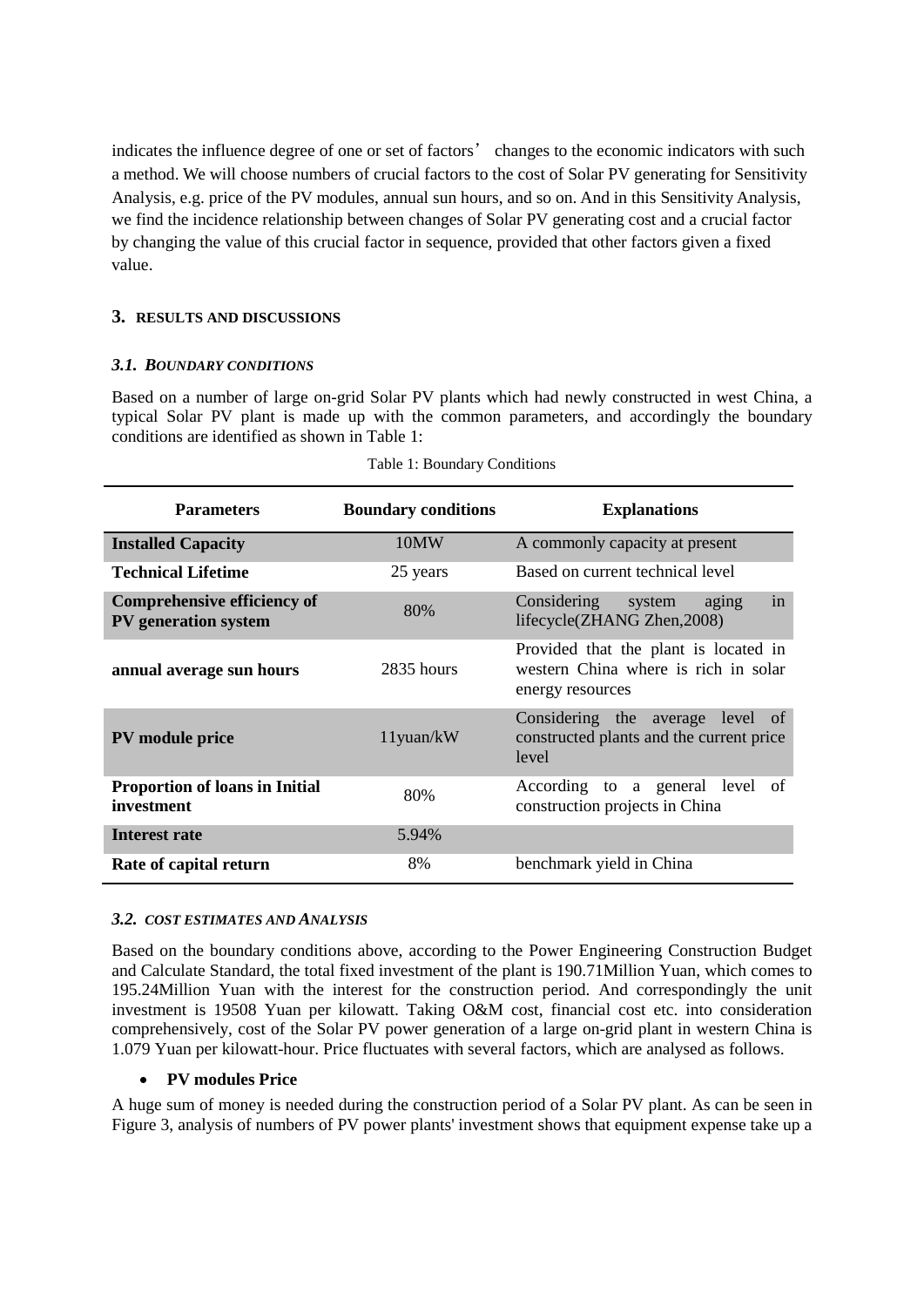large proportion (more than 70%) (Figure 3), which is mainly depends on the price of PV modules. Therefore, a Sensitivity Analysis to the factor of PV modules price is carried out.



Figure 3: Structure of Initial Investment of on-grid Solar PV Plant

While price of PV modules varies, we can get two series of price of PV power and the initial investment of Solar PV power based on the premise that all the other parameters are fixed. PV generation cost varies with the price of PV modules consequently with the sensitivity coefficient at 0.52, meaning that price of PV power generation will rise/fall by 0.52% if the price of PV modules rise/fall by 1%(Figure 4). Therefore, it makes significant contributions to reduce the price of PV power, which fluctuate according to technology changes, the price of main raw material and supply and demand condition on PV market. In other words, it is quite possible to reduce price of PV power by improving these aspects above.



Figure 4: On-grid PV Power Price and PV Module Price

# • **Annual Sun Hours**

The amount of solar source is the primary factor in determining the total power generation of on-grid Solar PV plant, which then influences the price of PV power. Likewise, we get a series of price of PV power while price of PV modules varies on the premise that all the other parameters are fixed. The incidence relation between Annual Sun Hours and PV Power Price is shown in Figure 5 below.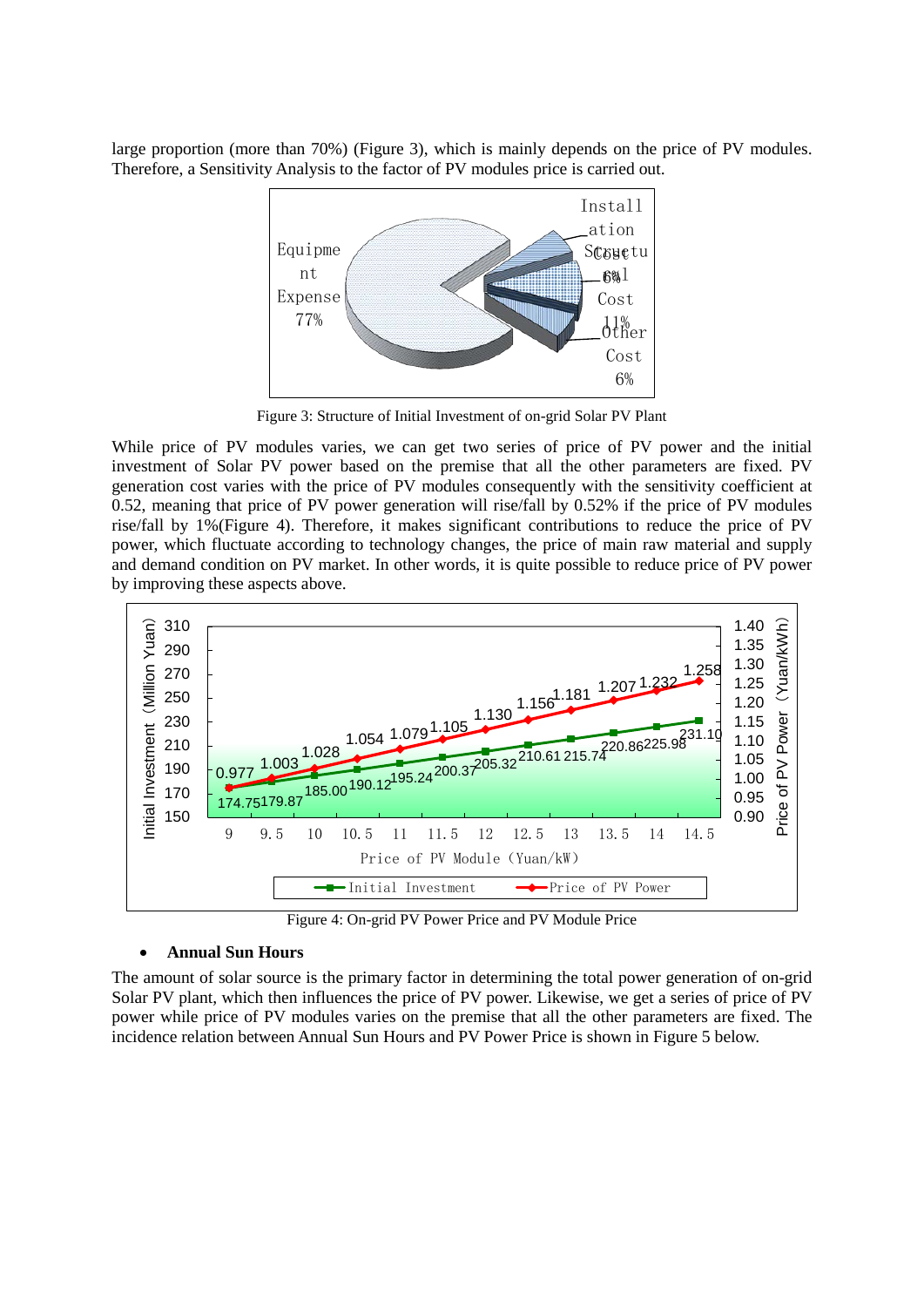

Figure 5: On-grid PV Power Price and Annual Sun Hours

China is one of the countries rich in solar energy resources, but distribution of solar energy resource in China is uneven, which eventually lead to regional diversity of PV power price.

#### *3.3. FUTURE ECONOMICAL COMPETENCY OF SOLAR PV GENERATION*

As is widely recognized, that there will be a persistent reduction to the cost of Solar PV generation with technology improvement which means a longer technical lifetime of PV plant, a higher efficiency of PV system and a lower price of PV modules etc..

The national average on-grid rate of thermal power is 0.34Yuan/kWh in 2009, which will rise to 0.65Yuan/kWh by 2020 at a growth-rate of 6%. Meanwhile, the investment to a Solar PV plant will fall rapidly by 10% or more for years to come, which means price of on-grid PV power will down to 0.39 Yuan/kWh. Even the investment falls by 6%, it will down to 0.63Yuan/kWh. In view of the above, price of thermal power and PV power will tend to the same in 2017, i.e. around 0.53 Yuan/kWh. Likely wise, if the reduction rate of PV plant investment turns to 6%, the two will go to 0.63 Yuan/kWh in 2020 (Figure 6). Therefore, it is achievable that PV becomes competitive with the power grid retail prices ("grid parity") in many regions.



Figure 6 On-grid Price Trends of PV Power and Thermal Power

# **4. CONCLUSIONS**